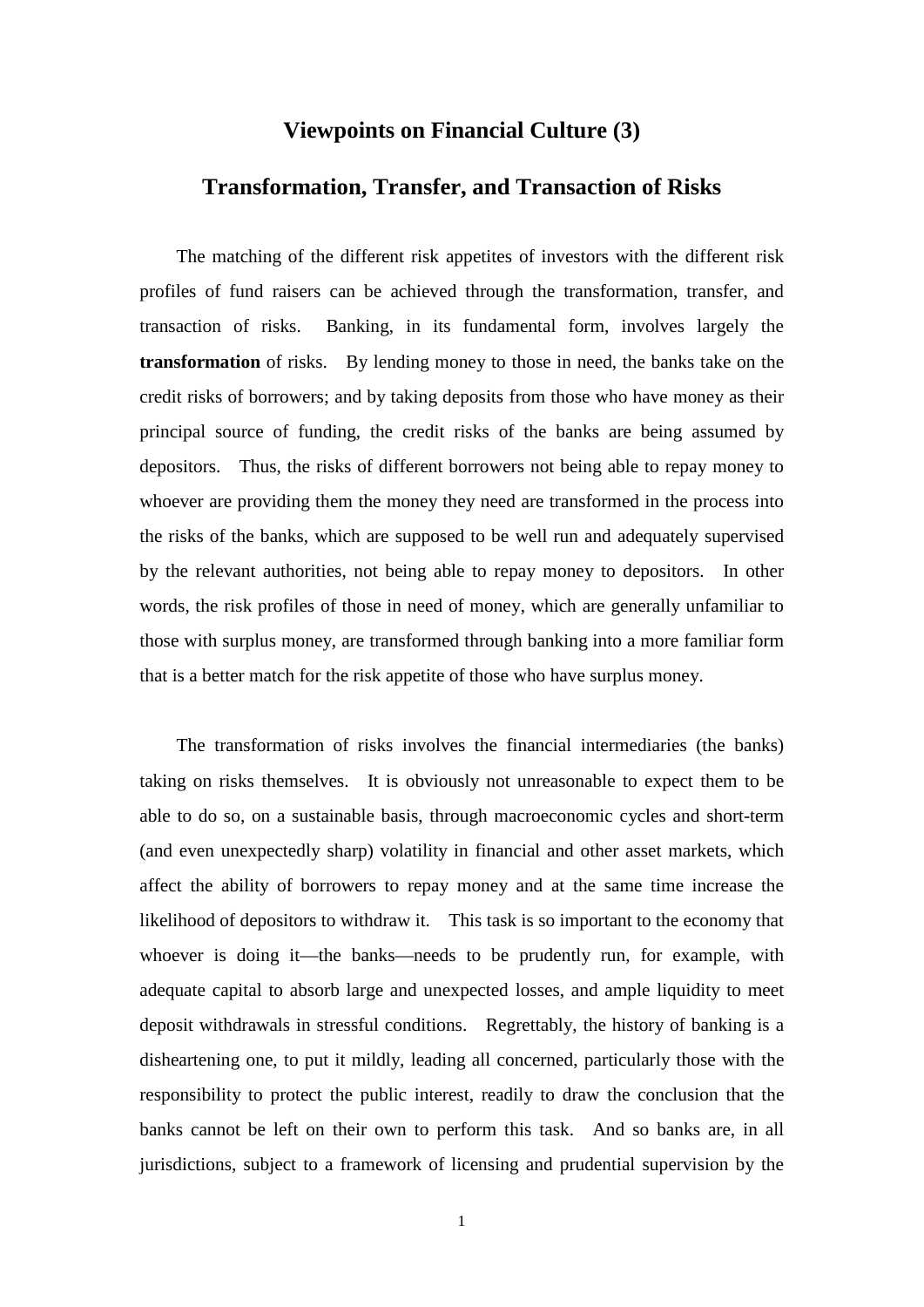authorities. Even then, for a variety of reasons, we still have banking crises all too often erupting, causing serious disruptions to the financial intermediation (through risk transformation) that is essential to the functioning of the economy.

The reasons for this unhappy state of affairs in banking are complex, but two interactive underlying forces are at work. On the one hand, there are too many distractions from activities that are non-essential or irrelevant to financial intermediation through risk transformation for the banks. The profit motive mobilizes them to devote resources and attention to these, arguably more rewarding, business opportunities, which are not specifically prohibited by law, to the extent that the performance of their essential task is compromised. On the other hand, the supervisory framework—realistically the product of different, perhaps opposing, political influences between the supervisory authorities and those being supervised—is simply inadequate for the task at hand. Remediation efforts should thus focus on limiting distractions for the banks and enhancing prudential supervision, all in the spirit of ensuring that the banks perform more effectively what they are supposed to do—very much a cultural change. They do not necessarily involve more costly and complex compliance arrangements in the banks and more intrusive and prescriptive supervision by the authorities.

There are other, more sophisticated means of risk transformation. Credit guarantee, credit enhancement, and credit default swaps are examples. These, in essence, transform credit risks that are unacceptable or unfamiliar (though simple) to investors into a totality of risks (credit risks of guarantors, counterparty risks arising from swap arrangements, etc.) that apparently better suit the risk appetite of investors, whether acting on their own or through participation in such institutionalized fund management arrangements as provident funds and hedge funds. Whether or not these complex risk transformation arrangements serve the purpose of better matching the different risk appetites of investors with the different risk profiles of fund raisers is, however, debatable. On the face of it, or at least the financial intermediaries involved in organizing these arrangements would have all concerned believe,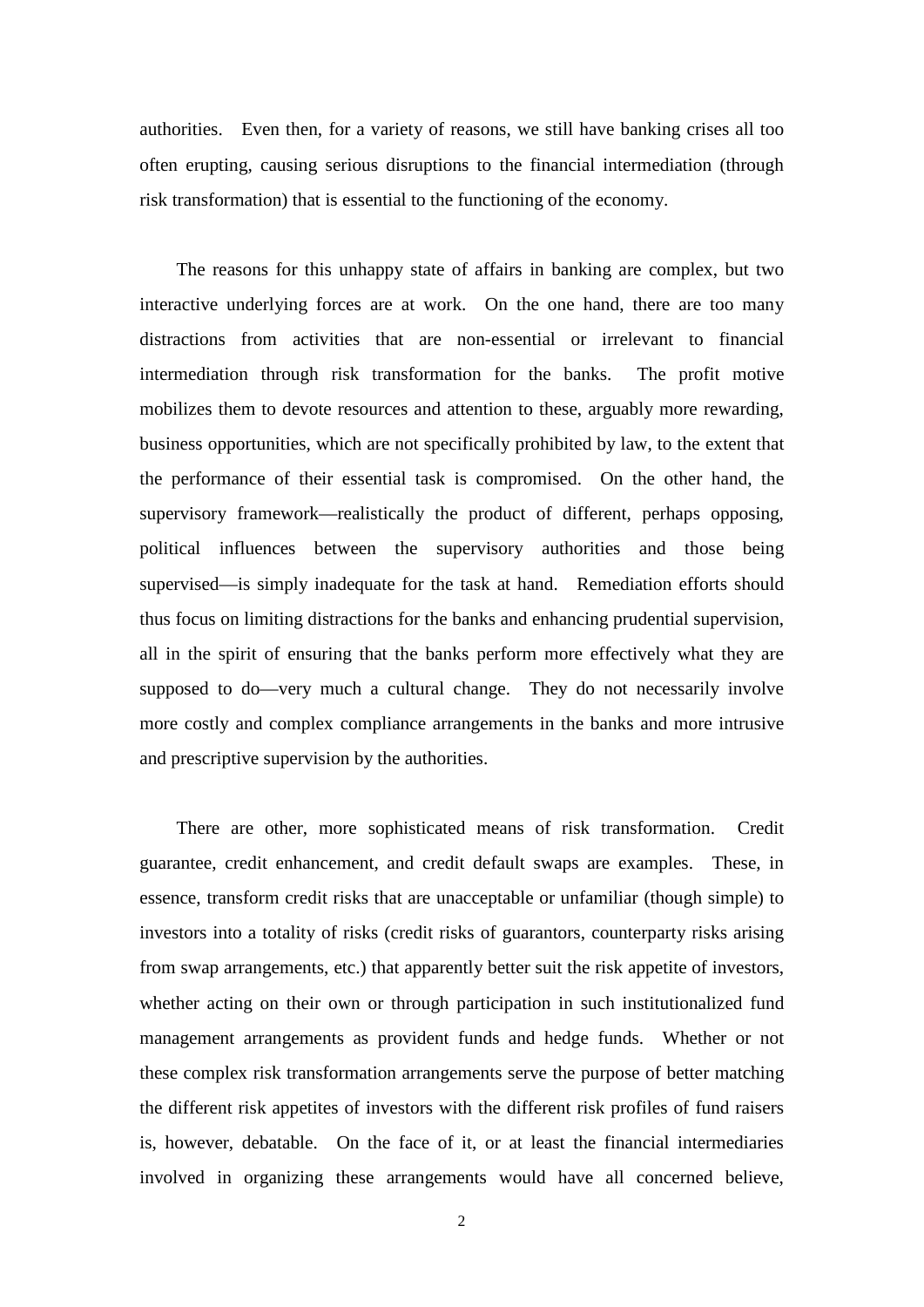investors of a given risk appetite would get a higher rate of return for their money, and fund raisers of a given risk profile would have access to cheaper money. The jury, I think, is still out. I am skeptical. The yield enhancement and the lower cost of funds promised respectively for investors and fund raisers appear inconsistent with the very attractive fees charged by the intermediaries responsible for bringing those risks transformation products to the market. The matter is probably too complex for any simple and definitive views to be taken on it, particularly when financial markets are too dynamic for analytical work involving ceteris paribus assumptions. Meanwhile, we did have, in the financial crisis of 2007–08, the near collapse of at least one large US financial institution active in this type of risk transformation business to contend with. But all concerned should at least be prepared to question the utility of these arrangements, from the point of view of better serving the economy, and perhaps be a little more conservative from that perspective in embracing those that look dubious.

The financial system also matches the different risk appetites of investors with the different risk profiles of fund raisers through arrangements that in effect **transfer**  risks. A simple form of risk transfer is for financial institutions to organize debt issues for fund raisers and separately to market such debt to investors at the wholesale or retail levels as appropriate. Thus, the credit risk of fund raisers not being able to repay money borrowed through redeeming the debt issued when due, initially assumed by the financial institutions arranging the issue, perhaps through underwriting the issue or simply taking on those debt initially onto their balance sheets, is transferred to investors. Institutional investors, who are capable of assessing risk, are happy to make use of this service and take on those risks, given the lack of direct access to the fund raisers. Retail investors, with the benefit of advice from financial institutions familiar with the relevant risks and marketing the debt, are also happy to assume those risks and enjoy an investment return commensurate with them. For example, in the case of debt issued by governments—treasury bills and bonds—the appointed primary dealers, through marketing the debt allocated to them,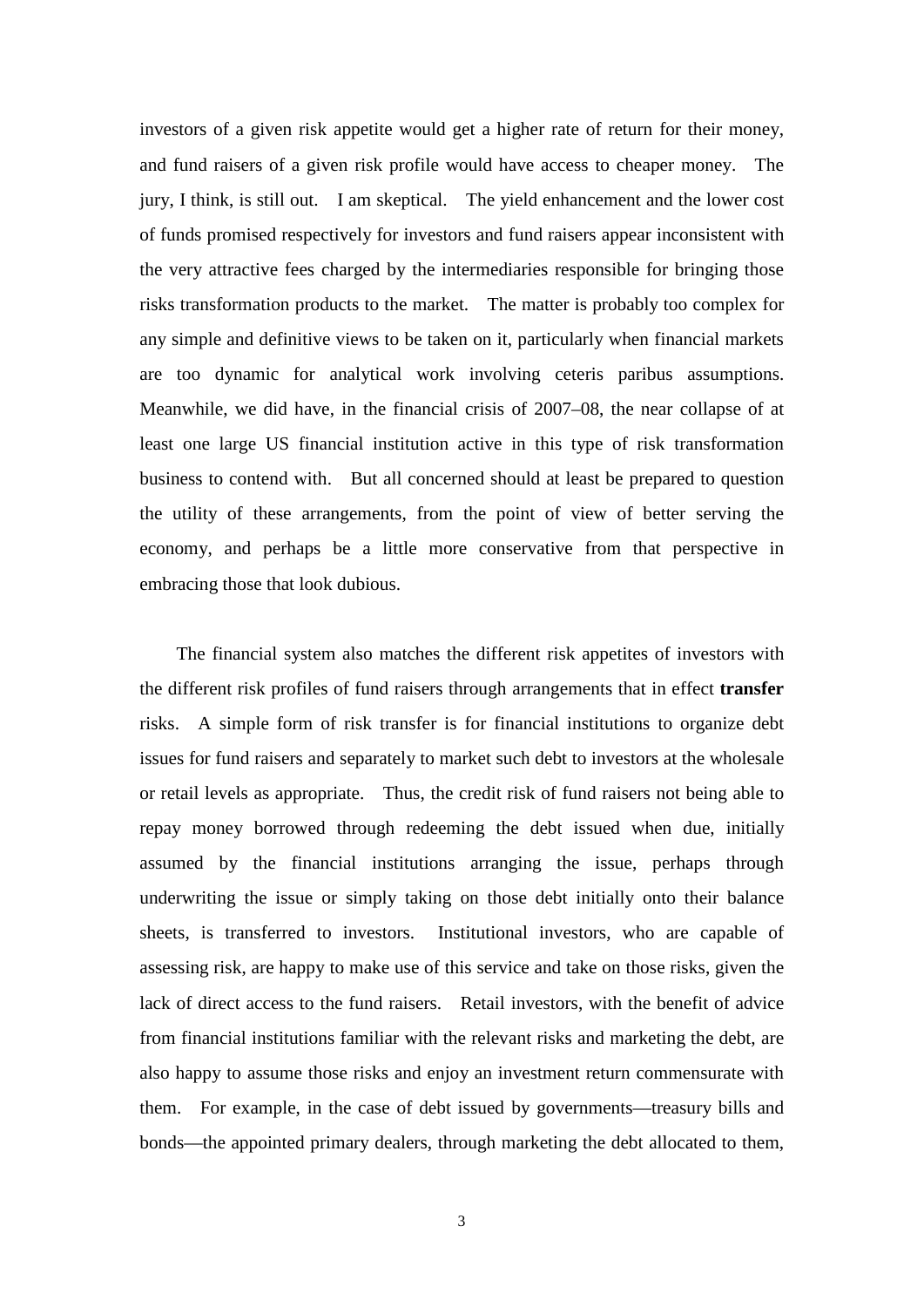in effect transfer sovereign risks to investors who otherwise would not have access to the debt.

Risks can also be transferred through what is generally referred to as securitization. This started as an arrangement for introducing liquidity to basically illiquid risk assets, which are pooled together as a portfolio of assets and securitized through the issue of debt secured upon that portfolio as a whole. The securitized debt is then marketed to investors, supported by market-making arrangements to provide liquidity for it. Illiquid assets of lenders are thus transformed into liquid assets and transferred to investors. A familiar risk transfer arrangement is the securitization of home mortgages, where standardized home mortgages are packaged and sold to investors as mortgage-backed securities (MBS), enabling investors to take on the traditionally low risks of home mortgagors defaulting and enjoy a rate of investment return reflecting but not necessarily identical to home mortgage interest rates. There are, additionally, the attractions of mortgage-backed securities being liquid, so that investors can realize their investments should they for whatever reasons wish to do so, and the prices of those securities fluctuating (and therefore creating chances for short-term profit) in accordance with the outlook of interest rates. While these additional factors may well have become the main attractions to investors, it should be recognized and remembered that the underlying risk transfer function of securitization is a matter of public interest and therefore of overriding importance and should not in any way be compromised.

Apart from home mortgages, there are other risks that can similarly be transferred through securitization to satisfy the different risk appetites of investors. The generic term used in the financial system for this type of activity is the issue and sale of asset-backed securities (ABS). Bank loans, as an asset class, can be securitized with the loans serving as collateral—the so-called collateralized loan obligations (CLO), so can different types of debt—collateralized debt obligations (CDO). Perhaps for want of a different name or somewhat different structures to attract investors, there are also asset-backed commercial paper (ABCP) issues. For a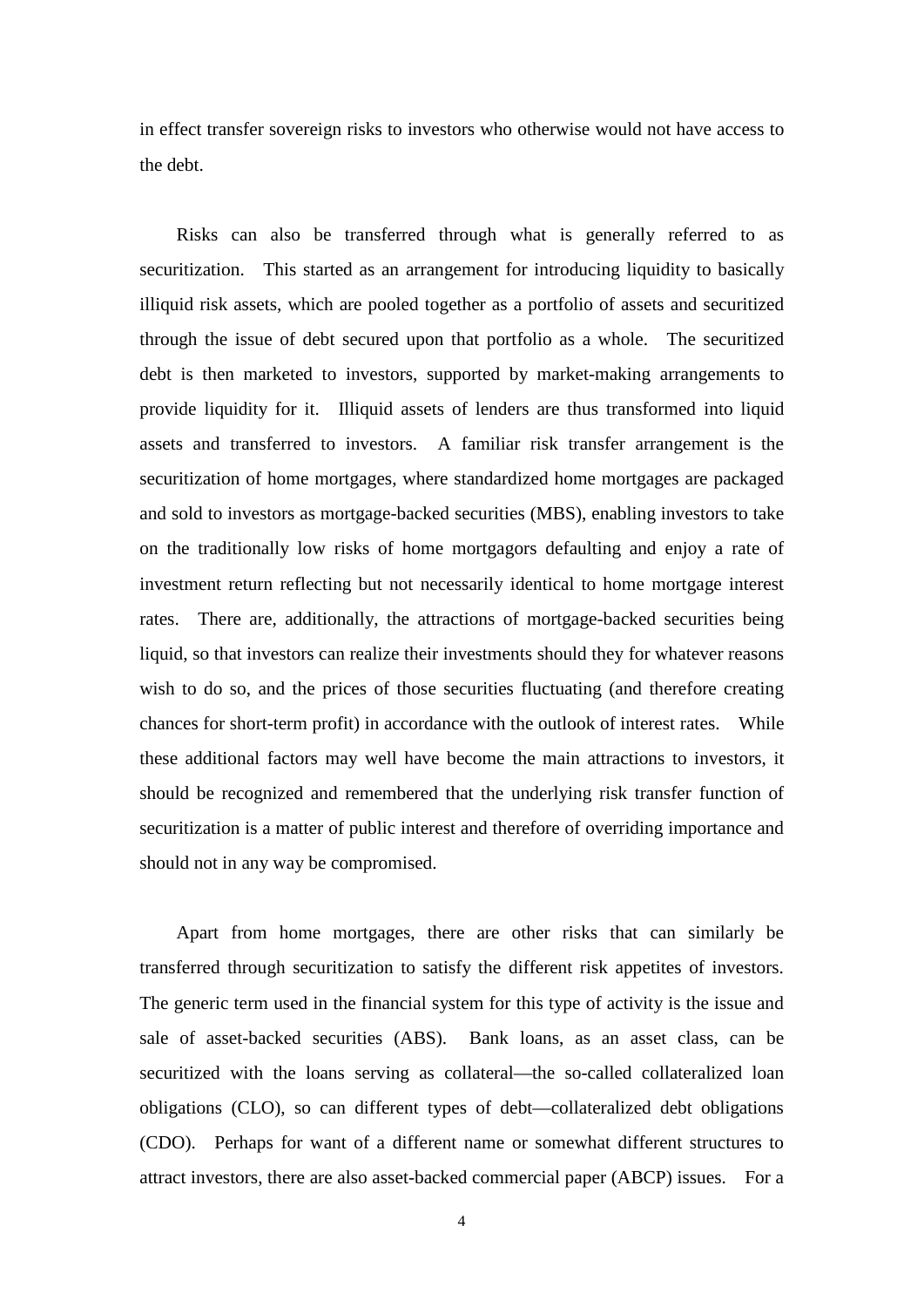variety of reasons, regrettably not motivated by the desire to serve the public interest, these credit risk transfer arrangements proliferated during the decade or so ahead of the financial crisis of 2007–08. They also became very complex, involving the pooling of a wide spectrum of risk assets and slicing the portfolio into different tranches that were, however, given clear credit risk ratings by established rating agencies. There were so many acronyms used that the financial system looked, at least to me, like a bowl of alphabet soup that is so thick you could not see the bottom of it. Systemic and unfamiliar risks got created and concealed. Worse still, the ability to "originate and distribute" such complex financial products at ease seriously eroded credit standards. Assets of doubtful quality, such as the notorious sub-prime mortgages, were created and offloaded as good assets in the performance of the important function of risk transfer by the financial system. All this ended in misery for many on a global dimension.

Turning to the **transaction** of risks; clearly, if risks in the form of financial assets can be readily bought or sold at a fair price, in other words, if there are reliable liquidity and efficient price discovery for these assets, the appetite for risk-taking and the ease of raising money would be enhanced. The riskiness of financial assets can, of course, change along with the constantly changing economic and financial environment. For example, the prices of fixed income securities such as government bonds rise when interest rates are trending down. The ability on the part of investors conveniently to add, or reduce, risks on the basis of their judgment of the relevant prospects would increase their willingness to take on risks. At the same time, a mechanism whereby fund raisers can readily raise money through selling their own financial obligations, whether in the form of debt promising the repayment of money with interest or equity offering investors a share of the business they are undertaking, would obviously help their business ventures. Thus, in terms of effectively matching the different risk appetites of investors with the different risk profiles of fund raisers, a trading platform or a market for the transaction of risks, providing reliable liquidity and efficient price discovery for risk assets, would be beneficial. These are the fundamental purposes of financial markets, and they are of overriding importance, not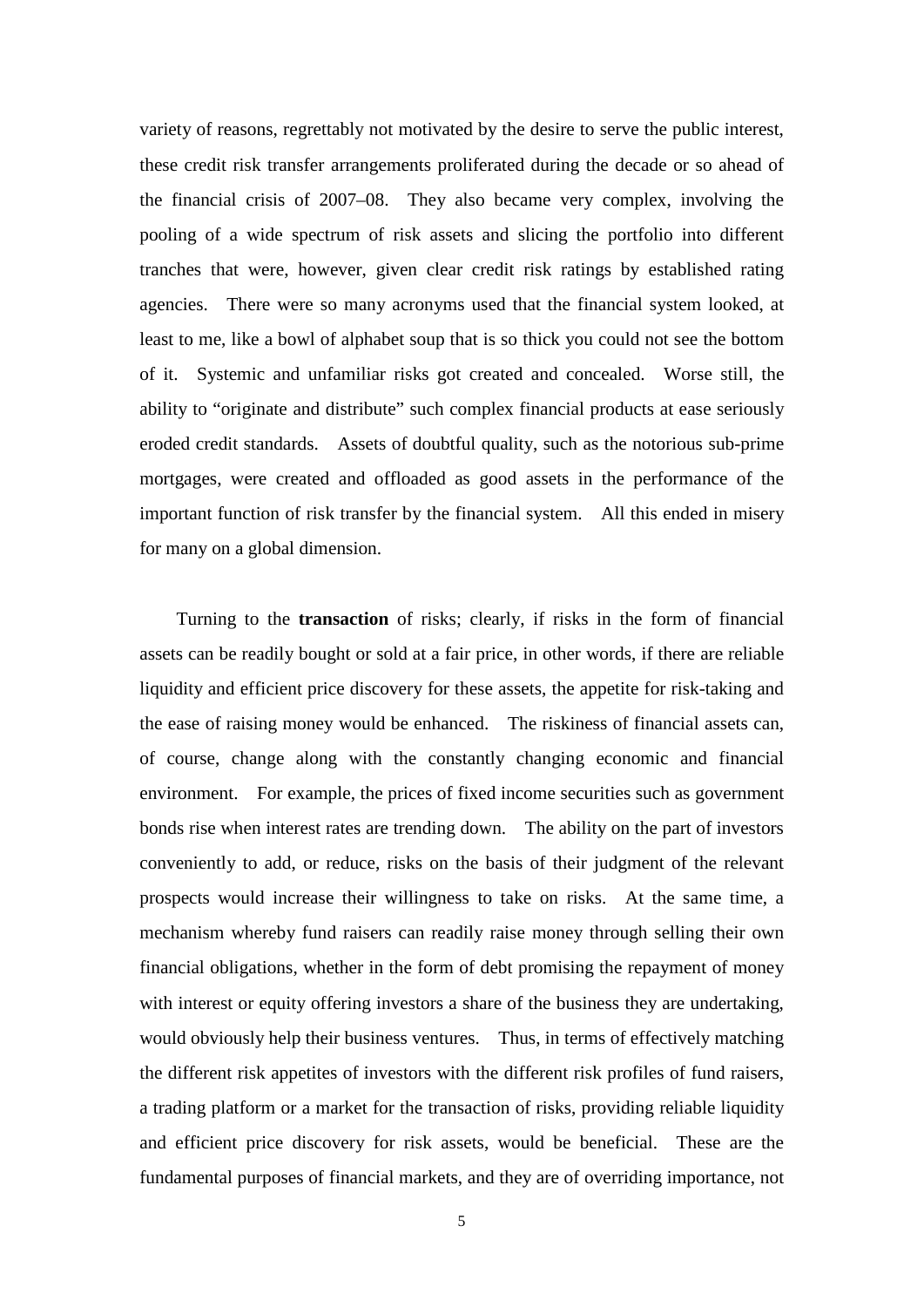the provision of a platform for making quick money through engaging in all sorts of trading strategies.

Here, it is essential to distinguish between the primary market and the secondary market, specifically the respective roles that they play. Of primary importance is indeed the primary market, where new money is mobilized from those who have it to those in need of it, and productive economic activities are made possible. The primary market is also where new financial instruments are created. The secondary market is indeed only of secondary importance in that it is there to provide liquidity and price discovery in order to enhance the attractiveness of those financial instruments to investors. The prices of the financial instruments transacted in that market reflect investors' perception of what they are worth, having regard to the changing conditions that affect the prospects of the businesses underlying those financial instruments. This price discovery function in the secondary market also serves the important purpose of providing hopefully reliable references on the prices at which money is to be mobilized in the primary market.

Regrettably, however, in the real world the means and ends in respect of the two markets get confused. The transaction of risks in the secondary market (for example, the buying and selling of shares in the stock market) has become a money-making activity that affects the immediate interests of a great number of people—individual and institutional investors, stock brokers, market-makers, and financial advisors and journalists. By contrast, financial intermediation made possible in initial public offerings (IPO) in the primary market, although essential to supporting the economy and hence an important matter of long-term public interest, only affects the immediate interests of the issuers and the relatively small number of investors subscribing for the new shares. Often the short-term interests of the rather vocal and influential stakeholders of the secondary market overwhelm the long-term public interest represented by a well-functioning primary market.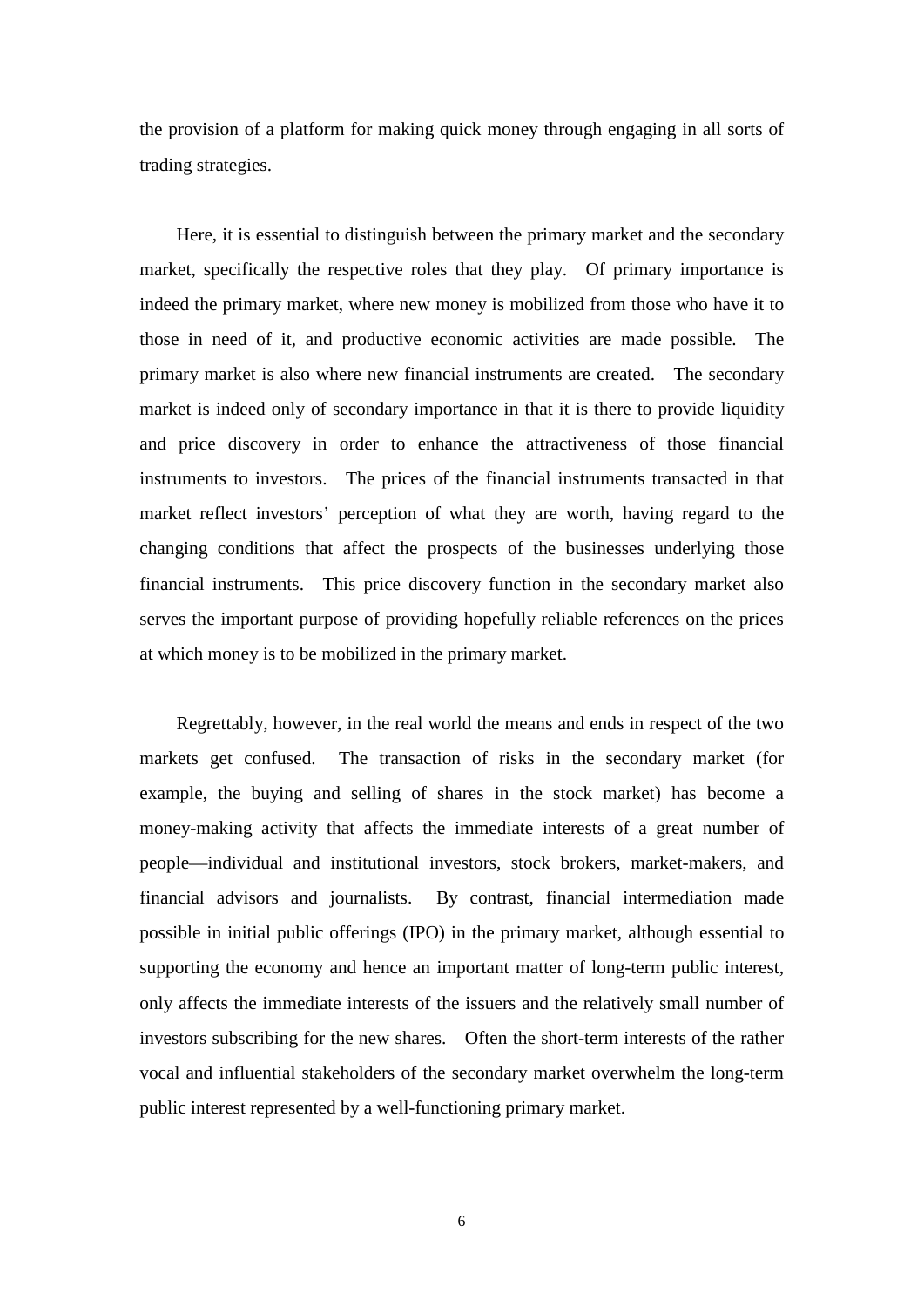A disappointing (at least to me) manifestation of this confusion is how the market measures the success of an IPO. This is by reference to the degree of oversubscription and the increase in price when the shares are first traded in the secondary market compared with the issue price. But huge oversubscription and large immediate price gains are actually reflections of failure in accurate price discovery that clears supply and demand. The higher market clearing price that would have been achieved would have raised more money for the issuer.

Another manifestation of such confusion of the means and ends of financial markets is the exercise of control on the flow of IPO by the relevant authorities in some jurisdictions by reference to stock market performance. When the secondary market, for whatever reasons, is experiencing a significant downward adjustment, the authorities respond by calling a halt to IPO activities. Orderly conditions in the primary market are of course important if it is to serve its essential function of financial intermediation on a sustainable basis, but it should be for fund raisers and investors and not the authorities to decide when this should take place. And the private interests of secondary market stakeholders should not be allowed to override the public interest of maintaining an uninterrupted and reliable channel of financial intermediation through the primary market. A similar, specific example of the confusion of means and ends is the temporary closure of the Hong Kong stock market in 1987 by the stock brokers who had the responsibility of operating it in order to protect their interests when the stock market fell sharply.

This confusion gets to be rather dangerous when the innovative efforts of highly remunerated financial experts in pursuing vested interests associated with activity in the secondary market involve the use of derivatives and structured products that are highly leveraged and complex, and that generates unfamiliar risks possibly of a systemic nature. Instead of enhancing liquidity or making price discovery more efficient in the secondary market, which many of the originators of these products cleverly claim are the objectives of their efforts, volatility is exacerbated, to the extent